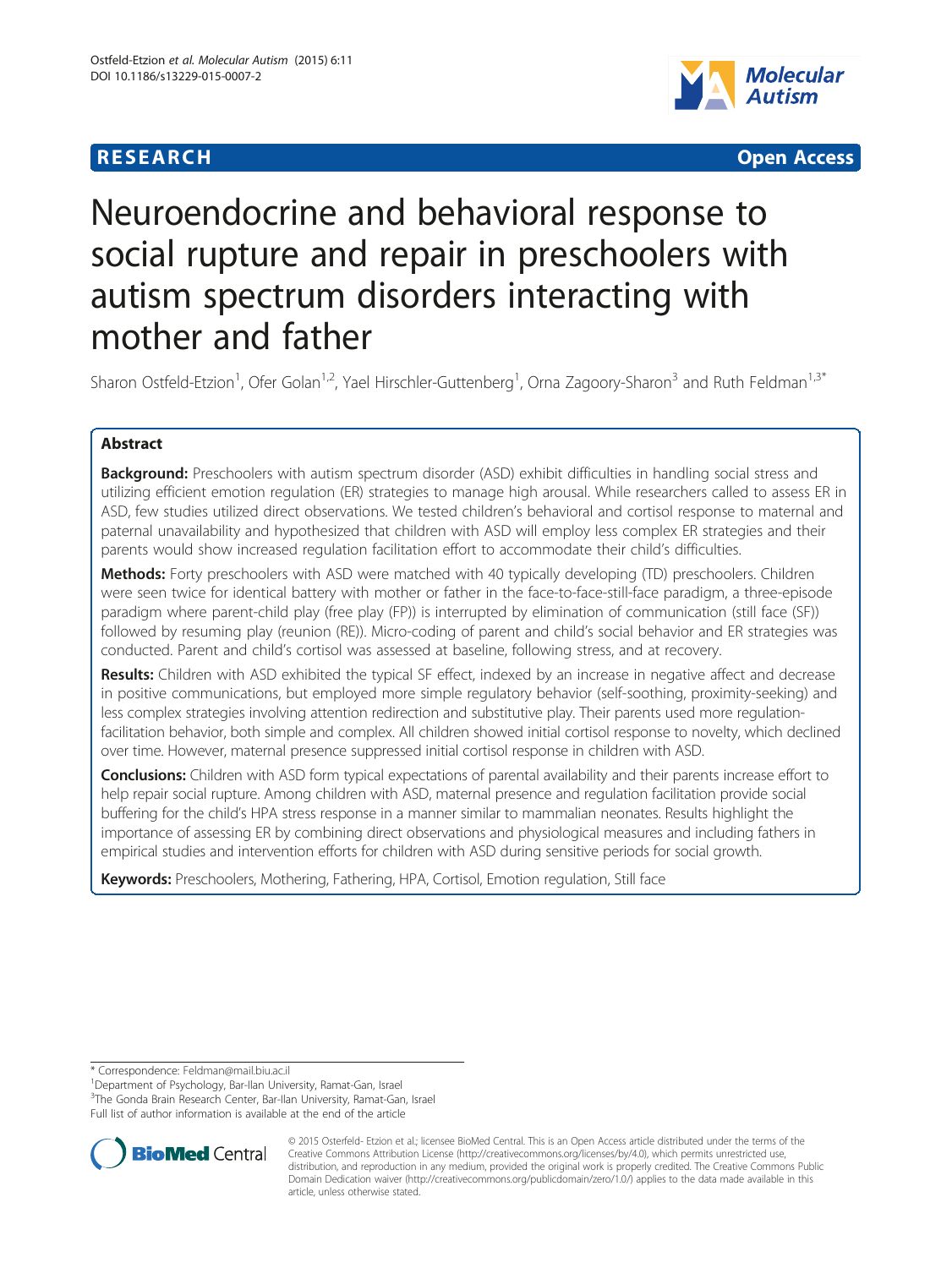#### Background

Children enter the social world through the careful adaptation of an attuned caregiver who introduces the rules of social exchange in repeatedly experienced social encounters [[1,2\]](#page-11-0). During such social moments, infants learn to jointly build social interactions from the nonverbal patterns of self and others and practice the conventions of social partnership [[3\]](#page-11-0). The parent's moment-by-moment integration of the infant into the social unit - an experience variously termed 'synchrony', 'mutual regulation', or 'attunement' - provides critical inputs during a sensitive period for the development of the social brain, affords external-regulatory support for maturation of the stress response, and bears long-term impact on the child's cognitive, social, and emotional growth [[3-5](#page-11-0)]. Participation in rule-governed social exchange enables children to develop social expectations and serves as the basis for the child's understanding others' intentions, desires, and goals via their social action, that is, 'theory-of-mind' [\[6](#page-11-0)]. In typically developing (TD) children, social expectations are formed during parent-infant face-to-face interactions between the age of 3 and 6 months, the most social period of human life before play becomes focused on object exploration and when the infant's active engagement with the world occurs mainly through the coordination of visuo-affective social signals [[2-5](#page-11-0)].

One paradigm designed to test infants' internalization of social expectations is the face-to-face still-face (FTFSF) paradigm. In this paradigm, the parent engages with the child for 3 min, refrains from social communication, and maintains a still face for 2 to 3 min, and resumes typical play for additional 2 min. Extant research using the FTFSF paradigm, mainly with 3- to 6-monthold infants, has shown that by 3 months infants have already formed social expectations of parental availability, decrease positive behavior, and increase negative emotionality and withdrawal during parental still face, and carryover effects of the social disruption is observed during the 'reparation' phase at reunion [\[7,8](#page-11-0)]. Such moments of social rupture and repair, typical of human communication, enable the display of the infant's regulatory skills when facing a social stressor [[9\]](#page-11-0). Similar to attachment security, which is measured by the infant's regulated response to moments of maternal separation and return, the infant's ability to handle parental unavailability using age-appropriate tactics may provide an index of the child's regulatory competencies and manifests the parent's capacity to facilitate emotion-regulatory abilities in the child [\[10](#page-11-0)].

Although most studies examined the SF effect with mothers, the few studies comparing infants' response to parental SF in the presence of mother versus father found little differences and showed that children display the SF effect to both parents and their emotion

regulation (ER) behavior during moments of parental unavailability is associated with both mothers' and fathers' general interactive sensitivity [\[8](#page-11-0)]. Very little research utilized the FTFSF paradigm beyond the first months of life to test preschoolers' regulatory strategies during parental unavailability. One study of preschoolers [[11\]](#page-11-0) found that during maternal still face children used both putative regulatory behavior - behaviors whose only goal is self-regulation, such as self-soothing, repetitive self-talk, or proximity-seeking, and complex regulatory behaviors - behaviors that are not inherently regulatory but are used for regulation during moments of stress, such as substitutive play or attention redirection. Children with more advanced social skills and those receiving more attuned parenting displayed greater use of complex regulatory tactics, indicating that the strategies preschoolers use to regulate social rupture and repair may index the degree of social maturity. However, to date, no study examined preschoolers' response to parental unavailability in the presence of both mother and father.

Autism spectrum disorder (ASD) is a neurodevelopmental condition marked by social-communication deficits and restricted, repetitive behaviors. Abilities tapped by the FTFSF paradigm, such as forming social expectations, internalizing social rules, understanding mental states, and regulating moments of emotional distress, are disrupted in children with ASD [\[12](#page-11-0)-[14](#page-11-0)], suggesting that the paradigm may tap the specific social-regulatory difficulties in ASD. Generally, studies of ER skills as measured by direct observations of behavior in emotioneliciting contexts are rare in ASD and authors have underscored the need for much further research on the specific ER behaviors children with ASD use to regulate moments of social stress [[15](#page-11-0)]. The few existing studies examined child ER in situations that elicit anger or frustration [\[16,17](#page-11-0)] and showed that preschoolers with ASD employ more simple and physical regulatory tactics, such as self-soothing or proximity-seeking, which are typically observed in infants and toddlers [[11\]](#page-11-0), and less complex strategies that rely on cognitive or attentive processes, such as attention diversion or substitutive play. Difficulties in affective sharing [\[18](#page-11-0)], limited understanding of emotional messages [\[12](#page-11-0)], reduced gaze synchrony [[19](#page-11-0)], and immature theory-of-mind abilities [\[20](#page-11-0)], characteristic of preschoolers with ASD, further complicate their ability to regulate social stress. Interestingly, Field and colleagues [[21\]](#page-11-0) used variation of the FTFSF paradigm in preschoolers with ASD during interactions with strangers. Following stranger imitation, but not before, children initiated social contact during the stranger's SF, but the response of children with ASD to their parents' SF has not yet been tested.

Very little research examined ER behavior in children with ASD in the presence of their mother and none in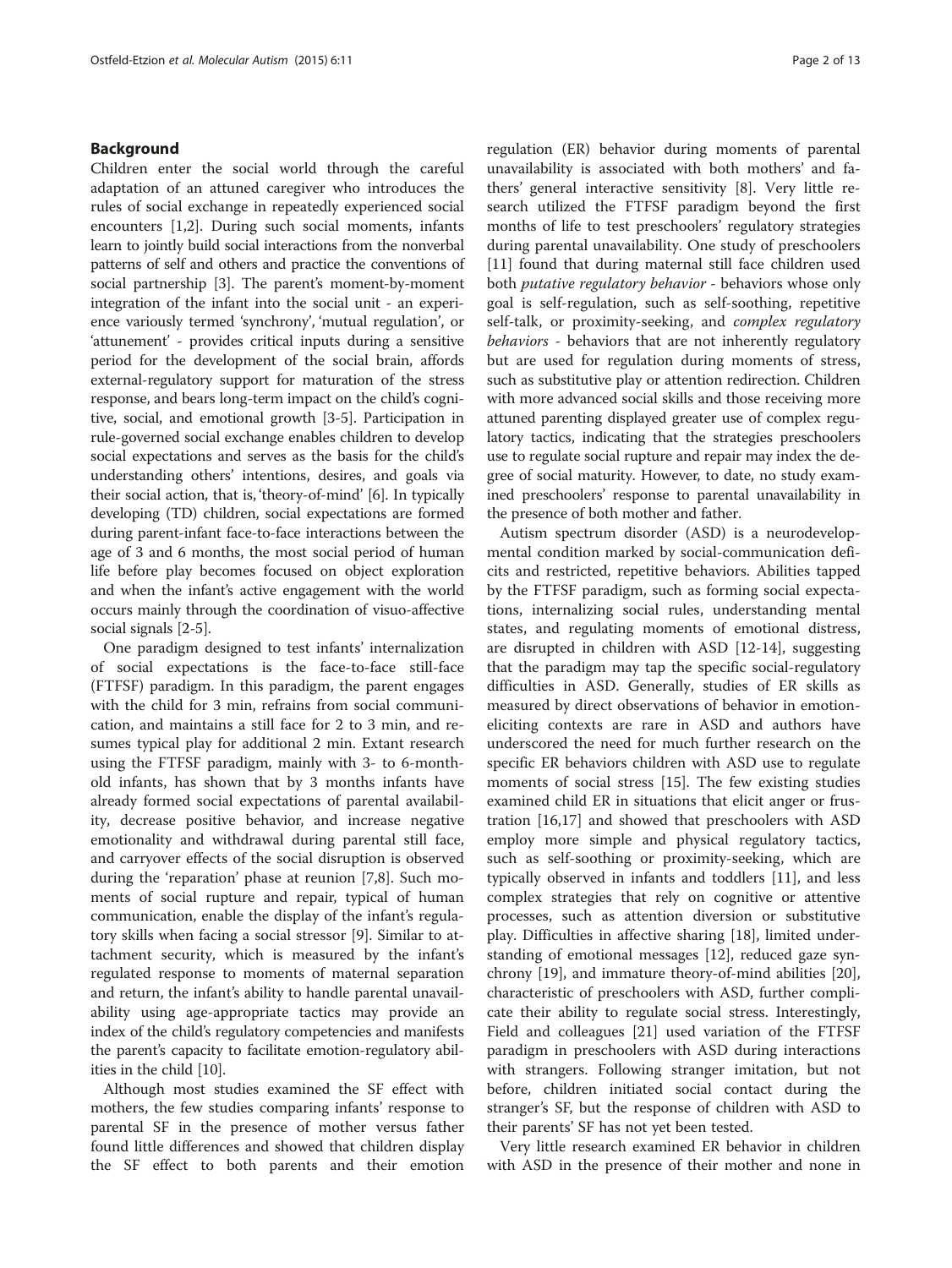the presence of their father. Mothers of children with ASD were found to use simple regulation-facilitation tactics, such as physical proximity, to assist the regulation of stress [[22](#page-11-0)]. Overall, fathering in ASD received extremely little attention with nearly no study utilizing direct observations. Children with ASD initiated less joint attention and social gaze with their fathers and exhibited more self-stimulation compared to TD children [[23\]](#page-11-0), and fathers were found to be less active in promoting social engagement than mothers [\[17,24,25](#page-11-0)]. Describing the unique ER behavior children with ASD use with their mother and father is important in order to tease apart regulatory strategies associated with the disorder from those that are expressed only in a specific parentchild context.

Social rupture and repair, as measured by the FTFSF paradigm, elicit neuroendocrine stress response from infants. Infants show cortisol increase following maternal SF [[26](#page-12-0)], and infants of more sensitive mothers exhibit more regulated cortisol response [[27\]](#page-12-0). Cortisol, the end product of the hypothalamic-pituitary-adrenal (HPA) axis, increases in response to social stress [[28-30\]](#page-12-0) in both mammals [\[31,32](#page-12-0)] and humans [[33,34\]](#page-12-0). Research in humans and other mammals has emphasized the importance of the mother's proximity and ongoing social cues for the 'social buffering' of the infant's stress response, that is, the suppression of infant HPA reactivity by the mother's presence [\[35](#page-12-0)]. Animal studies have demonstrated that during the first days of life, infant rodents show a 'stress hypo-responsive period', a time when the stress response is not yet active. This is followed by a period of 'social buffering' - a period when the infant's HPA system is active but is suppressed by the mother's presence. Following this transition period, the HPA system becomes fully active, enabling the infant to meet the world and its dangers [[36](#page-12-0)]. Studies have also shown that the 'social buffering' effect disappears in cases of maternal deprivation and can be reinstated by artificial licking.

Despite mixed results on cortisol patterns in children with ASD, no systematic differences were found between TD and ASD children in basal levels [[37\]](#page-12-0), suggesting that the HPA system may function in a similar manner in the two groups. Greater diurnal cortisol variability, but not production, was found in preschoolers with ASD [[38\]](#page-12-0). Three-to-nine year olds with ASD who showed more repetitive behavior exhibited lower diurnal cortisol, indicating that repetitive behavior may serve an antistress function for these children [\[39\]](#page-12-0). Cortisol response to social stressors showed no differences between ASD and TD children [\[40\]](#page-12-0), and no differences were found following a sensory challenge [\[41](#page-12-0)]. However, cortisol increase was observed when children were required to play with an unfamiliar peer [\[42\]](#page-12-0), suggesting that strangers may elicit a stress response.

In light of the above, the current study adapted the FTFSF paradigm to study social expectations and ER behavior in preschoolers with ASD, compared to matched TD children, during interactions with mother and father (separately). We conjectured that using a paradigm that taps the roots of social behavior during the first period of human social life, when the social difficulties of children who later develop autism are not yet manifest, may provide new insights on the social-regulatory difficulties in this group. Assessing ER behavior with both mother and father and in relation to both micro-level behavioral patterns and neuroendocrine stress response was thought to provide a novel viewpoint not previously addressed. Furthermore, authors have noted [[15](#page-11-0)] that whereas much research is needed to understand the development of ER in children with ASD, regulatory behaviors may have different goals or meaning in this group and strategies that successfully regulate negative arousal in TD children may be ineffective in children with ASD. As such, the FTFSF paradigm, where it is possible to test whether specific ER behaviors were indeed helpful to children in repairing social engagement at the next step, may provide a unique window to study ER processes in this group.

Four hypotheses were proposed. First, in light of research showing similar distributions of secure attachment in children with high-functioning ASD and TD children [\[43](#page-12-0)], we expected that children with ASD would exhibit a similar SF effect to that of TD children, expressed by increase in negative and decrease in positive behavior during moments of both maternal and paternal unavailability. Second, we expected that children with ASD would use more simple regulatory strategies during social rupture in comparison with TD children, whereas the latter would employ more complex regulatory behaviors. Third, we hypothesized that mothers and fathers of children with ASD would exhibit more regulation-facilitation behavior following social rupture, to help their children get back into the social-communicative unit. Finally, we expected that social stress would elicit cortisol response from all children and that parental presence would function to regulate the child's HPA reactivity, possibly in different ways in each group and with each parent.

#### Methods

## Participants

The sample included 80 families of mothers, fathers, and their preschool-aged child (3 to 6 years) in two groups. The ASD group included 40 preschoolers (5 females reflecting the typical gender distribution in ASD) diagnosed with ASD by trained clinicians according to DSM-IV-TR criteria [[44\]](#page-12-0) and their parents. Families of children with ASD were recruited from psychiatric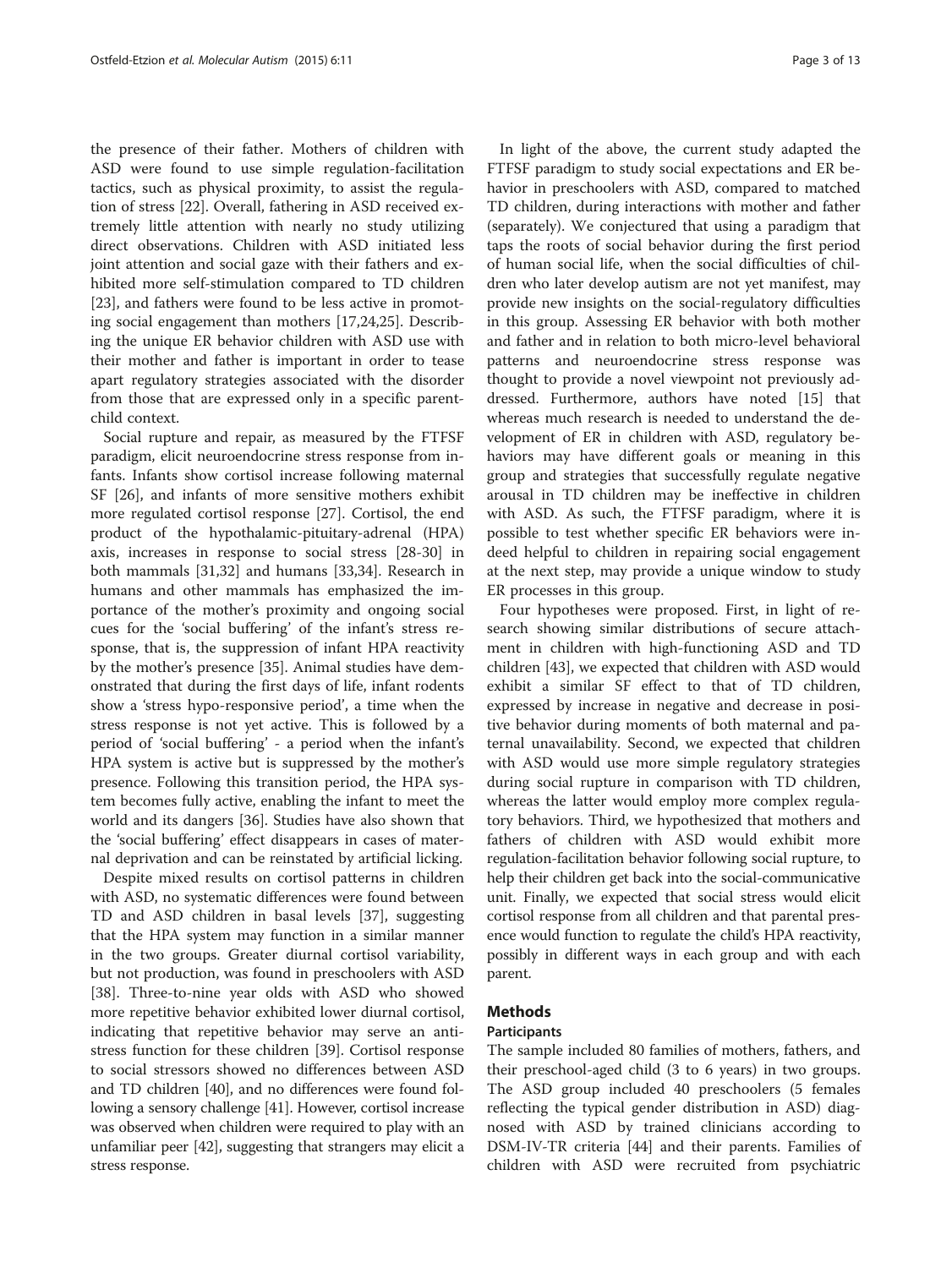clinics and special-needs kindergartens and families of TD children were recruited through kindergartens and by ads posted in the community and on-line. Family demographics were matched for parental age and education (Table 1) and all children were raised in two-parent families who reported being of middle-class SES based on income level. All parents had no known psychiatric disorder and were physically healthy. Diagnosis was confirmed using the second edition of the Autism Diagnostic Observation Schedule (ADOS-2) [[45\]](#page-12-0), with 56% given module 2 and 44% module 3. Children in the ASD group underwent an extensive clinical diagnosis by a clinical psychologist and none met criteria for another psychiatric disorder in addition to ASD. The TD group included 40 preschoolers (6 females) and their parents with no neuro-psychiatric disorders who matched the ASD group on mental age, gender, and family demographics. TD participants were screened for ASD using the Childhood Autism Spectrum Test (CAST) [\[46](#page-12-0)]. Groups were matched on raw scores of Stanford-Binnet Intelligence Test [[47](#page-12-0)]. Five children in the ASD group scored one or less SD from the average (Table 1). The study was approved by the Institutional Review Board of the Meir Medical Center, Kfar Saba, Israel, and all parents signed an informed consent.

## Procedure

## **Participants**

Children were visited in the kindergarten by trained psychologists for cognitive testing (all children) and clinical diagnosis (ASD group). In the ASD group, diagnosis was conducted using the second edition of the ADOS 2 [\[45](#page-12-0)], with 56% given module 2 of the ADOS and 44% module 3. One child failed to meet the ASD criteria and was excluded from the study. The TD group consisted of 40 preschoolers (6 females) and their parents, with no

#### Table 1 Demographic information

known neurodevelopmental or psychiatric diagnoses, who were matched to the ASD group on mental age, gender, and family demographics. TD participants were screened for ASD using the CAST [\[46](#page-12-0)]. To provide matching between groups on mental age, children in the TD group were slightly younger than children in the ASD group and groups were matched on raw scores of four subtests from the Stanford-Binet Intelligence Test [[47\]](#page-12-0) (Table 1) and the decision to match children on mental age was consistent with prior research [\[48,49](#page-12-0)]. Families received \$80 in vouchers for their participation.

Two identical home visits were conducted within the same month, one with mother and one with father, and the order of the visit was counterbalanced. After a brief period of acquaintance, a baseline salivary sample was collected from parent and child. Following, the FTFSF was the first interactive paradigm in the visit. The FTFSF was followed by play with toys, a second CT sample from parent and child for reactivity, and several ER procedures: puppets - in which parent and child played with hand puppets, bubbles - in which the experimenter blew soap bubbles for parent and child to play, and masks, in which the experimenter wore four different masks and emotional reaction of child and parent are recorded. The social battery lasted approximately 45 min. Ten minutes after the completion of the social battery, the third CT sample for recovery was collected from parent and child.

The preschooler face-to-face still-face paradigms In this age-modified version of the FTFSF paradigm [\[11](#page-11-0)], parent and child engaged in a 7-min free play with ageappropriate toys. Following, the parent was asked to maintain a 'still-face' for 3 min and then to resume play for additional 2 min. Parents were informed about the procedure as follows: 'After a few minutes of playing

|                              | Total sample $(N = 80)$<br>Mean (SD) range | ASD group<br>Mean (SD) range | TD group<br>Mean (SD) range | t(78)   |
|------------------------------|--------------------------------------------|------------------------------|-----------------------------|---------|
|                              |                                            |                              |                             |         |
| Child measures: age (months) | 58.47 (13.93) 29 to 82                     | 63.38 (12.35) 36 to 82       | 53.56 (13.83)29 to 78       | $3.31*$ |
| Verbal reasoning             | 14.83 (5.13) 1 to 43                       | 14.15 (4.08) 7 to 21         | 15.51 (5.98) 1 to 43        | 1.17    |
| Abstract/visual reasoning    | 13.36 (10.27) 1 to 80                      | 12.67 (6.66) 3 to 27         | 14.05 (12.98) 1 to 54       | 0.59    |
| Quantitative reasoning       | 11.35 (7.27) 1 to 54                       | 11.15 (5.59) 1 to 20         | 11.54 (8.7) 1 to 80         | 0.23    |
| Short-term memory            | 12.49 (6.26) 1 to 42                       | 13.18 (4.86) 4 to 22         | 11.79 (7.58) 1 to 42        | 0.96    |
| ADOS-2                       |                                            | 11.89 (3.23) 7 to 22         | N/S                         |         |
| Demographic (years)          |                                            |                              |                             |         |
| Mother age                   | 36.88 (4.45) 27 to 47                      | 37.6 (4.45) 30 to 47         | 36.14 (4.39) 27 to 44       | 1.37    |
| Father age                   | 39.49 (5.14) 28 to 53                      | 40.34 (5.33) 31 to 53        | 38.6 (4.86) 28 to 52        | 1.12    |
| Mother education             | 16.26 (2.38) 12 to 25                      | 15.94 (2.47) 12 to 22        | 16.59 (2.28) 12 to 25       | 1.42    |
| Father education             | 16.39 (3.34) 12 to 28                      | 15.97 (3.71) 12 to 25        | 16.87 (2.85) 12 to 28       | 1.11    |

 $*P < .05$ .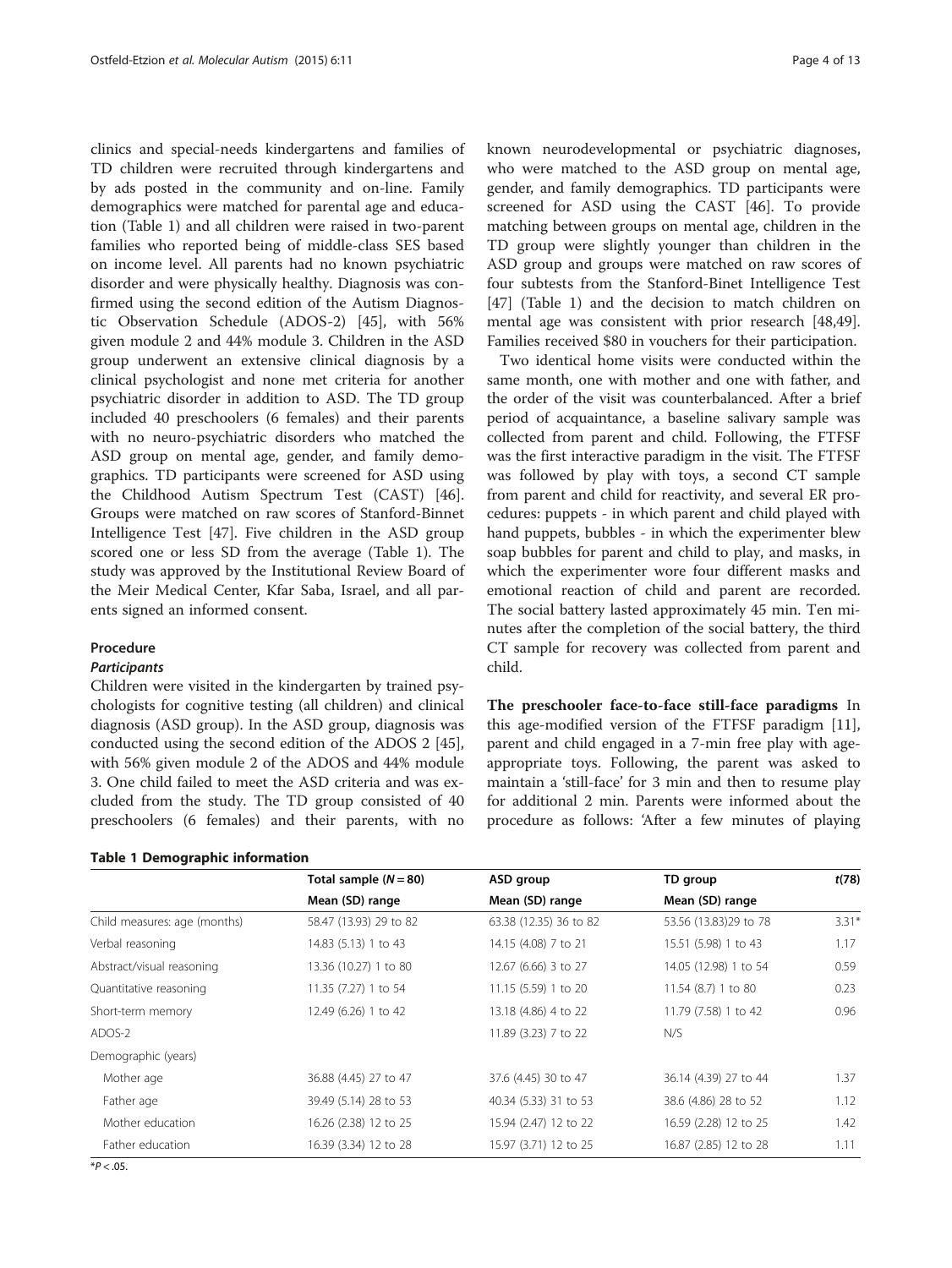together, you will hear a tap and you should stop playing and talking with your child and maintain a still face. If the child calls for attention, you should ignore or say you are busy now and cannot play. Three minutes later you will hear the tap again, this time to resume typical play and communication'. In the few cases parents responded during the still-face episode, they were gently reminded by the experimenter to resume the still face for a little longer and in most (>95%) cases parents were able to maintain the still face for the full 3-min period.

Cortisol During both home visits, a baseline saliva sample was collected from parent and child after a brief period of acquaintance with the experimenter. The parent was asked to place a Salivette (Sarstedt, Rommelsdorft, Germany) in their own and the child's mouth for 1 min. Visits were timed to the afternoon hours so that baseline cortisol was measured in all participants at 5 PM on a school day. All children attended school on the day of the home visit, woke up at approximately 7 AM, returned from school at 3 to 4 PM, and did not nap in the afternoon to avoid circadian changes in cortisol levels. Two additional cortisol (CT) samples were collected: CT reactivity was collected 10 min after the end of FTFSF episode (15 min from the initiation of the SF episode of the procedure) and CT recovery was collected 10 min after the end of the entire social battery. After the social battery, children remained in room for 10 min while their parents completed questionnaires until the last CT sample was collected. During this time, children did not engage in any effortful activity and typically relaxed or played with the toys. The timing of reactivity and recovery was based on our prior research on CT in high-risk preschoolers and their parents [\[50\]](#page-12-0). Of the 80 participants and 160 home visits, 6 children with ASD and 1 TD child refused to place the Salivate in their mouth, and CT for these children were not measured. In eight home visits, CT was not analyzed due to technical problems (for example, insufficient saliva).

## Coding

Coding was conducted for each episode separately for each parent and child. Two sets of codes were applied: social behavior coded separately for the free play (FP), still-face (SF), and reunion (RE) episodes to assess SF effect, and regulatory behavior coded for the SF and RE episodes to examine regulatory behavior during social rupture and repair. Parent regulation-facilitation tactics were coded only for RE and addressed how the parent assisted the child in overcoming moments of social rupture. In Additional file [1](#page-11-0) (word file), we provided a detailed description of each code. Codes are based on prior research on social synchrony, the FTFSF paradigm, and ER in preschoolers with ASD [\[11,17,](#page-11-0)[51,52\]](#page-12-0). Coding was conducted by two graduate students in psychology on a computerized system (The Observer, Noldus Co., Wageningen, the Netherlands). The following variables were coded independently for each parent and child and percentages of time each behavior occurred out of the entire episode were measured.

Parent and child's social behavior The following social behaviors were coded; Negative emotionality/anger, withdrawal/sadness, positive vocalizations/laughter, and social gaze. These behaviors were coded three times (for FP, SF, and RE) for the child during each visit and twice (FP, RE) for each parent.

#### Child regulatory behavior

Two types of regulatory behaviors were coded consistent with prior research.

Putative regulatory behavior This category included behaviors which are aimed solely for self-regulation and included physical self-sooth (for example, thumb-sucking), verbal self-sooth (for example, 'that's OK'), repetitive selftalk ('don't worry, don't worry'), proximity seeking (child approaching parent), and idiosyncratic behavior (for example, hand flapping).

Complex regulatory behavior This category included behaviors which are not inherently self-regulatory but may be used for ER during moments of increased stress and included substitutive-symbolic play ('dolly's hungry'), functional play (for example, moving a toy train backand-forth), talking to parent, and re-orienting attention.

#### Parent regulation-facilitation

Two types of parental regulation-facilitation strategies were coded;

Simple regulation-facilitation - included behaviors parents typically employ with infants or toddlers and are mainly physical in nature [[53\]](#page-12-0), including providing physical comfort to child, touching/hugging, or simple attention diversion (look at this train!).

Complex regulation-facilitation - included behaviors that emerge during the preschool years and assist parents in facilitating child ER at this age [[54](#page-12-0)], such as emotion regulation, such as cognitive reframing and emotional reflection (for example, 'grandpa must have been so happy to see you').

Inter-rater reliability was conducted for 20% of the interactions. Coders were first trained to 85% reliability (agreements/agreements + disagreements) on all codes. Following, reliability kappas were computed and kappa averaged = .86 (range = .80 to .95).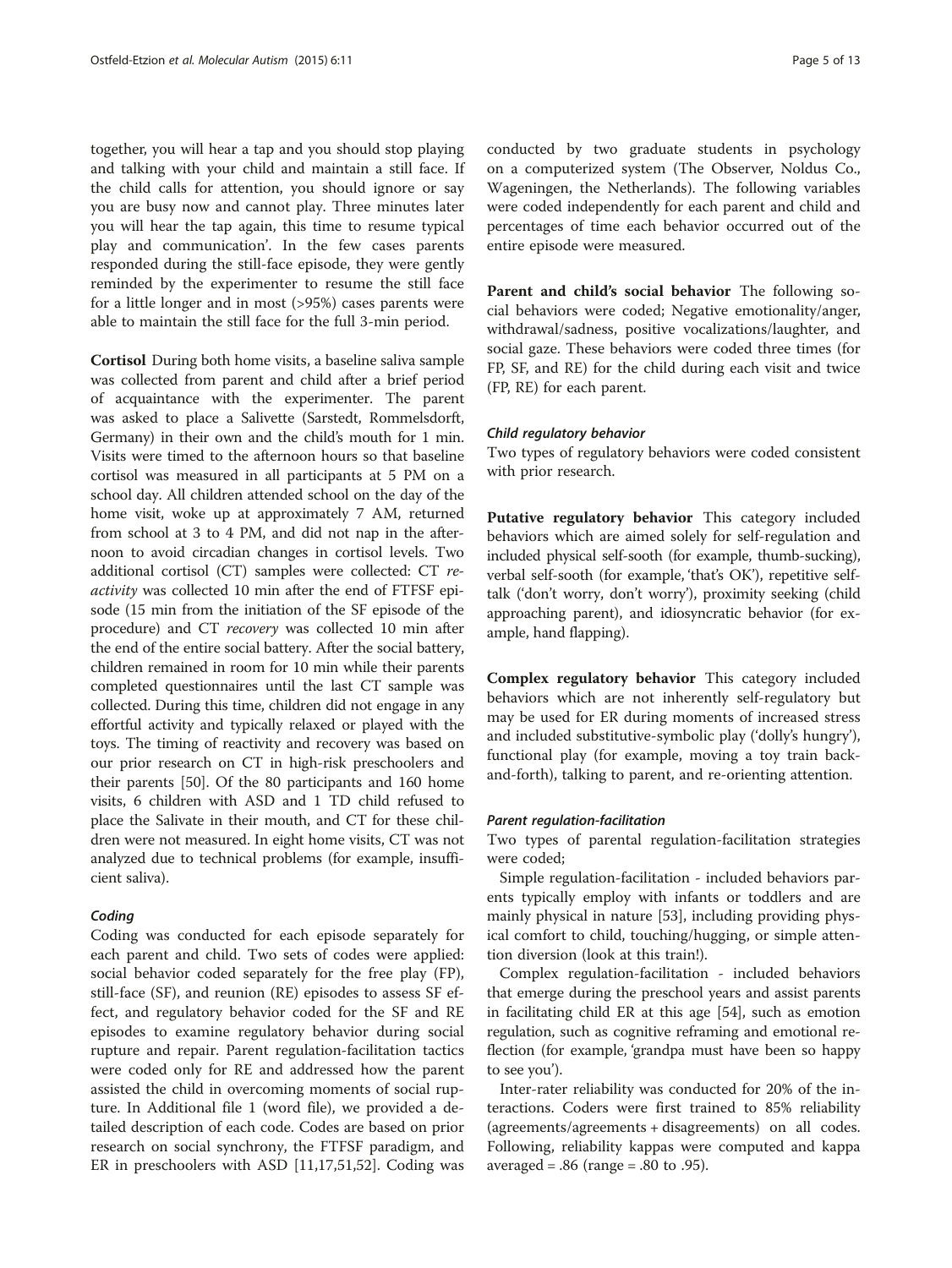#### **Cortisol**

Salivettes were kept cooled until thawed before being centrifuged at  $4^{\circ}$ C at  $1,000 \times g$  for 15 min. The samples were then stored at −20°C until assayed. Cortisol levels were assayed using a commercial ELISA kit (Assay Design, Ann Arbor, MI, USA). Measurements were performed in duplicates according to the kit's instructions and consistent with our prior research [\[51,55](#page-12-0)]. CT levels were calculated by MatLab-7 according to relevant standard curves. The intra-assay and inter-assay coefficients are <10.5% and 13.4%.

## Results

Results are reported in four sections. In the first, we report differences related to parent (mother, father) and group (ASD, TD) in the effects of social rupture (SF) on child and parent's social behavior. In the second, we test differences in regulatory behavior of children and parents. The third section presents data on mothers', fathers', and children's cortisol reactivity. Finally, Pearson's correlations assess the inter-relatedness between child factors (symptom severity, IQ, baseline CT) and parent and child's regulatory behavior. Prior to data analyses, we examined child gender effects on all study variables and none was found, and thus, analyses are reported across gender.

## Still-face effect on parent and child's social behavior Child social behavior

Four repeated-measure ANOVAs were computed to assess change in each social behavior (negative emotionality, withdrawal, positive vocalizations/laughter, and social gaze) as a function of episode (FP, SF, RE) and parent (mother, father) with group as the between-subject factor. Findings for the four social behaviors according to parent and group are presented in Figure 1A,B,C,D.

#### Negative emotionality

An overall effect was found for episode:  $F(4,74) = 3.66$ ,  $P = .009$ , effect size (ES - partial Eta squared) = .16, which was significant during interactions with both mother,  $F(1,74) = 4.272 = .016$ , ES = .053, and father, F  $(1,304) = 9.13$ ,  $P < .001$ ,  $ES = .10$ . Children expressed more negative emotionality/anger during the SF episode compared to FP,  $t(1,78) = 2.65$ , 2.87,  $P < .01$ , for mother and father respectively, and negative emotionality returned to baseline at RE. No group or group-byepisode interactions were found, indicating a similar pattern in TD and ASD.

#### Withdrawal

Similar findings emerged for withdrawal. Significant overall effects were found for episode:  $F(4,73) = 4.009$ ,  $P < .01$ , ES = .05: mother,  $F(4,74) = 6.05$ ,  $P = .003$ , ES = .07;

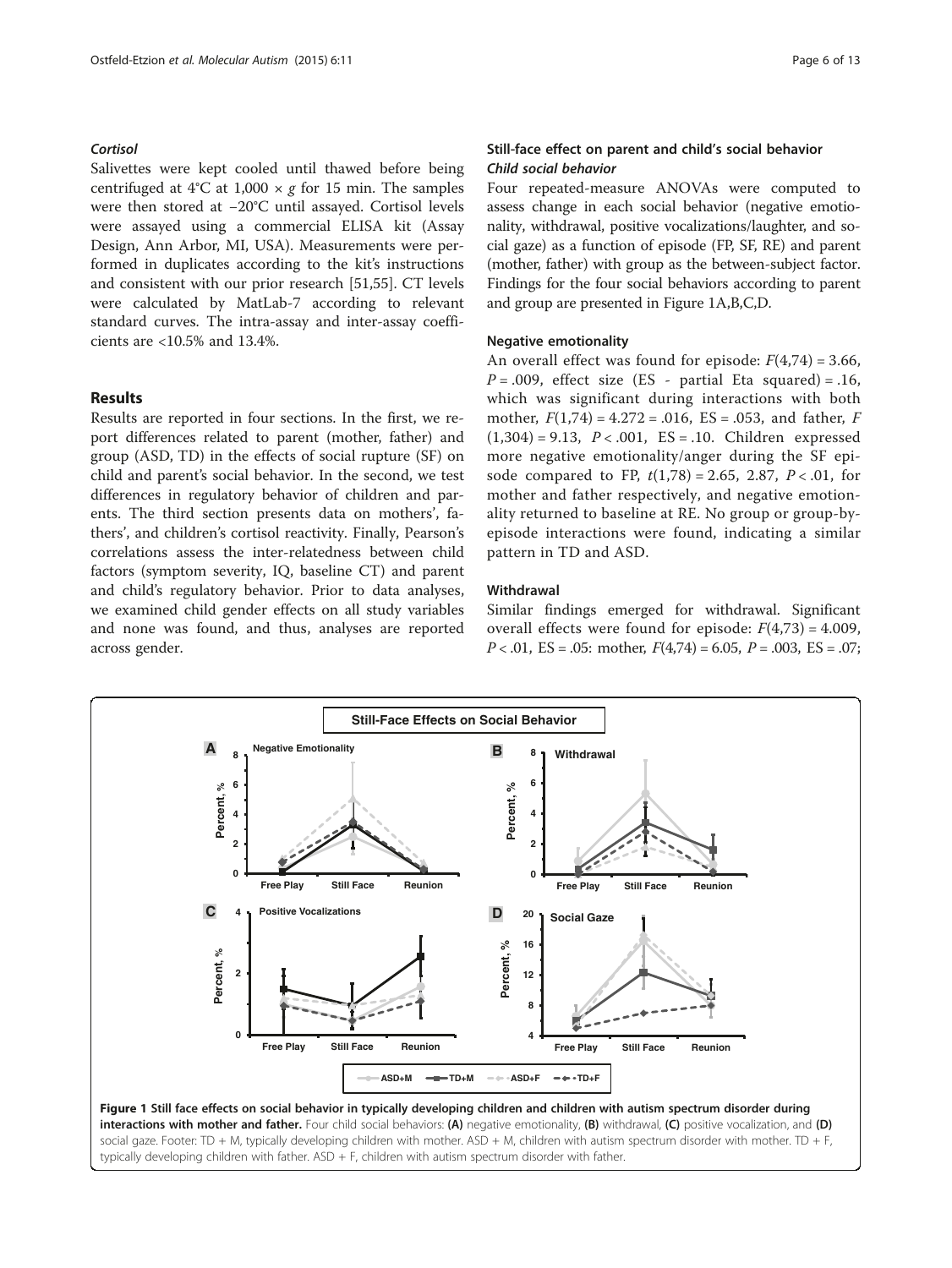father:  $F(4,74) = 5.68$ ,  $P = .004$ ,  $ES = .07$ , with no group or interaction effect. Children expressed more withdrawal during the SF episode compared to FP,  $t(1,78) = 2.81$ , 2.87,  $P < .01$ , for mother and father respectively, and returned to baseline at RE with both parents.

## Positive vocalizations/laughter

Significant effect for episode emerged only during interaction with mother;  $F(2, 76) = 3.53$ ,  $P = .034$ ,  $ES = .04$ . Positive vocalizations/laughter was low during FP and SF, but both TD and ASD children increased positive vocalizations when mother resumed play after rupture,  $t(1,78) = 2.03$ ,  $P < .05$ . No effects were found for father.

#### Social gaze

An overall effect was found for episode:  $F(4,74) = 8.83$ ,  $P < .001$ ,  $ES = .32$ : mother,  $F(1, 74) = 40.27$ ,  $P < .001$ , ES = .34; father:  $F(4,74) = 28.18$ ,  $P < .001$ , ES = .27, indicating that child's social gaze changed across the three episodes. A significant group-by-episode effect for fathers was found;  $F(4,74) = 5.14$ ,  $P = .001$ ,  $ES = .22$ . During mother-child FP, children mainly engaged in joint attention to toys, but gaze to the unresponsive mother increased during SF,  $t(1,78) = 4.15$ , and during RE children maintained high vigilance and social gaze did not return to baseline and was higher than during FP,  $t(1,78) = -1.98$ ,  $P = .05$ . For fathers, the SF effect was found only in the ASD group. Among TD children, no differences were found between social gaze to father during FP, SF, and RE; however, for the ASD group, social gaze to the unresponsive father increased from FP to the SF episode,  $t(1,38) =$ 3.11,  $P = .004$ , and remained high at RE. During the SF episode, children with ASD showed more social gaze to their unresponsive parents compared to  $TD$  children  $t$  $(1,78) = 1.99, P = .05.$ 

#### Parent social behavior

Parent's social behavior (negative emotionality/anger, withdrawal, social gaze, positive affect/laughter) was compared for the two episodes where the parent participated actively - free play and reunion - and change in the parent's social behavior from before to after social rupture was tested using repeated-measure ANOVAs (FP, RE) with group as the between-subject factor.

## Mothers' social behavior before (FP) and after (RE) social rupture

No episode or group effects emerged for negative-angry and withdrawn affect. However, for *positive affect*, there were both effects for episode,  $F(2,75) = 26.23$ ,  $P < .001$ ,  $ES = .22$ , and a group-by-episode interaction,  $F(2,75) =$ 51.11,  $P < .001$ ,  $ES = .40$ , emerged. Mothers of TD children expressed no positive affect/laughter during FP and play was mainly characterized by mother and child playing with toys and expressing neutral affect rather than high positive arousal. After social rupture, mothers increased the expression of positive affect  $(M = 8.20\%, SD = 10)$  possibly to restore social communication. On the other hand, mothers of children with ASD expressed higher levels of positive affect initially  $(M = 4.11\%, SD = 5.1)$  and those remained unchanged at reunion  $(M = 5.32\%, SD = 6.62)$ , indicating that mothers of ASD children color their typical interactions with more positive arousal and focus on maintaining sameness of communication.

For social gaze, significant effects of episode,  $F(1,77) =$ 14.94,  $P < .001$ ,  $ES = .16$ , and group,  $F(1,77) = 4.67$ ,  $P < .05$ ,  $ES = .04$ , were found. All mothers increased social gaze after rupture at reunion. However, mothers of children with ASD showed significantly more social gaze during both FP (TD: M = 15.87%, SD = 17.31; ASD = 22.64%, SD = 21.96) and RE (TD: M = 22.83%, SD = 23.16; ASD = 33.52%,  $SD = 27.02$ ). These findings demonstrate the great effort mothers of children with ASD recruit in order to provide positive social environment and maintain a person-focus, particularly after rupture, possibly sensing the child's difficulty in handling moments of maternal unavailability.

## Fathers' social behavior before (FP) and after (RE) social rupture

No effect emerged for fathers' negative and withdrawn affect. With regard to *positive affect*, fathers in both groups expressed more positive affect after social rupture at reunion,  $F(1, 76) = 26.67$ ,  $P < .001$ ,  $ES = .26$ . During free play, no positive affect was expressed; however, during reunion, all fathers increased the expression of positive affect to resume play after social rupture  $(M = 5.43\%)$  $SD = .4.56$ ).

Fathers' social gaze showed a significant episode effect,  $F(1, 76) = 13.38, P < .001, ES = .14.$  Fathers in both groups expressed more social gaze at reunion  $(M = 23.41\%$ , SD = 18.22) compared to FP ( $M = 16.23\%$ , SD = 18.07). These data suggest that both mothers and fathers of TD and ASD children increase social involvement following rupture in order to resume positive communication.

## Regulatory behavior during still-face and reunion in TD and ASD children

Child regulatory behaviors were tested during (SF) and following (RE) social rupture with repeated-measure ANOVA with group as between-subject factor. Differences in complex regulatory behaviors were measured only during SF, as it is difficult to judge whether behaviors which are not inherently regulatory and are expressed in nonstressful contexts (for example, symbolic play) serve a regulatory function. Child and parent's regulatory behaviors are presented in Figure [2.](#page-7-0)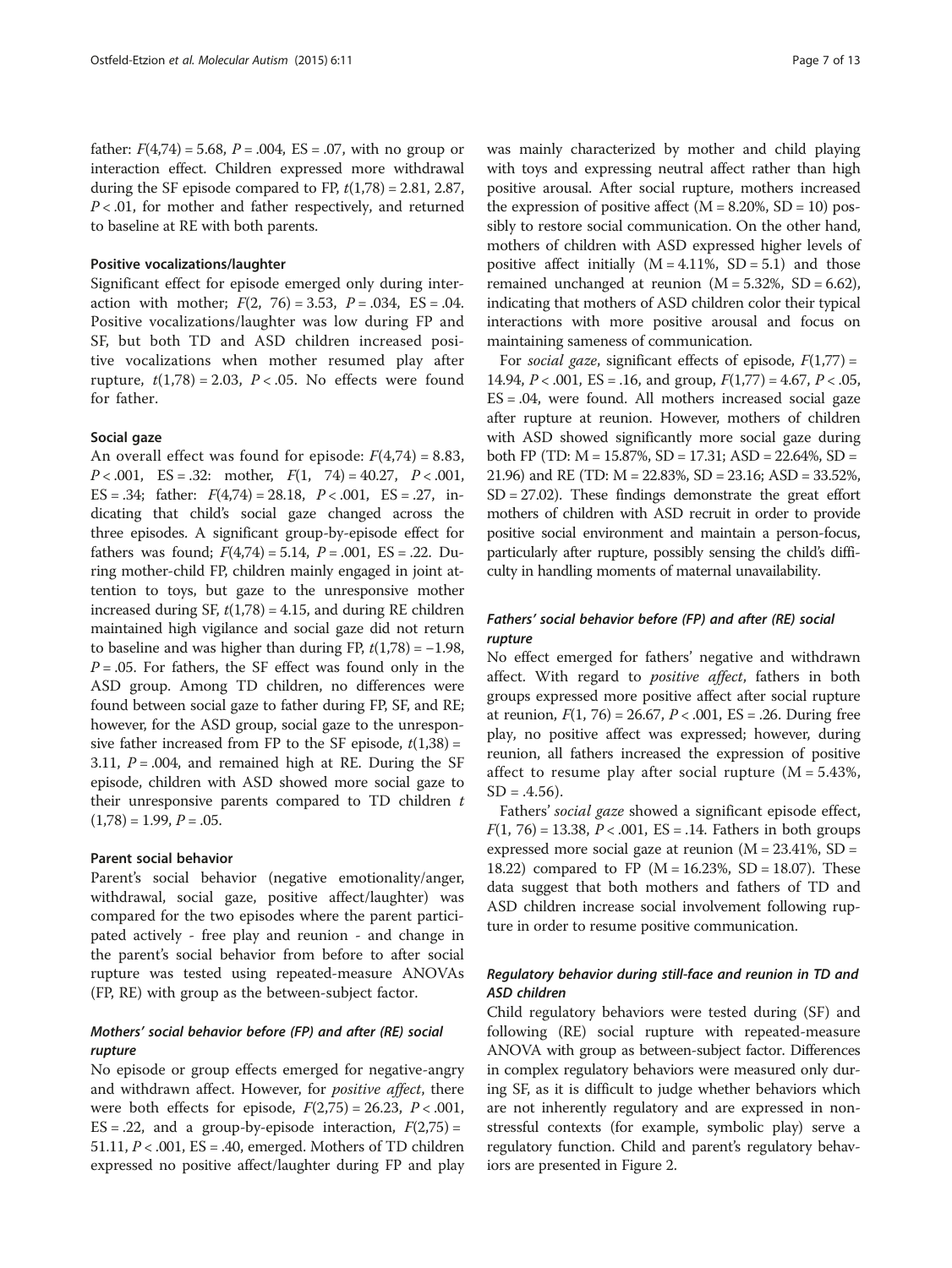<span id="page-7-0"></span>

# Child regulatory behavior

## Putative regulatory strategies

Child with mother Significant effect emerged for episode,  $F(1, 76) = 38$ . 26.67,  $P < .001$ , ES = .33, and group, F  $(1, 76) = 6.48$ ,  $P = .013$ ,  $ES = .07$ . All children decreased their putative regulatory behaviors from SF to RE. Children with ASD used such behaviors significantly more during the SF episode compared to TD children,  $F(1,77) = 4.44$ ,  $P < .05$ , but not during RE.

Child with father Similar effect emerged for episode, F  $(1,76) = 12.37$ ,  $P < .001$ ,  $ES = .14$ , and group,  $F(1, 76) =$ 5.76,  $P = .019$ ,  $ES = .07$ . Children decreased the use of putative regulatory behavior from SF to RE, but children with ASD used putative regulatory behavior significantly more during both SF and RE:  $F(1,77) = 9.73$ ,  $P < .01$ (Figure 2A).

## Complex regulatory strategies

ANOVA assessing children's use of complex regulatory strategies during the SF episode showed a parent by group interaction,  $F(1, 76) = 4.21$ ,  $P = .041$ ,  $ES = .05$ . During maternal SF, TD children employed more complex regulatory behavior than children with ASD,  $F = 5.63$ ,  $P = 0.026$ ; but no differences were found during paternal SF (Figure 2A).

#### Parent regulation-facilitation following social rupture

Simple regulation-facilitation Repeated measure ANOVA assessing maternal and paternal simple regulation-facilitation strategies at RE showed an overall effect for parent,  $F(1,76) = 7.38$ ,  $P = .008$ ,  $ES = .09$ , and group  $F(1,76) = 4.45$ ,  $P = .042$ , ES = .05. Mothers used more simple regulatory behaviors than fathers and more simple strategies were used by parents of ASD children as compared to parents of TD children.

#### Complex regulation-facilitation

A similar repeated-measure ANOVA showed a parent-bygroup interaction effect,  $F(1,76) = 5.13$ ,  $P = .026$ ,  $ES = .03$ . This effect indicated that whereas no group differences were found between mothers of TD and ASD children in use of complex regulation-facilitation strategies, fathers of ASD children used more complex regulation-facilitation tactics than fathers of TD children (Figure 2B).

## Cortisol reactivity in TD and ASD children with mother and father

Child and mother Repeated-measure ANOVA of the three child cortisol assessments with mother revealed a main effect for assessment,  $F(2, 75) = 3.63$ ,  $P = .031$ ,  $ES = .14$ , indicating that cortisol changed over time, and an assessment-by-group interaction,  $F(2,75) = 3.42$ ,  $P = .38$ , ES = .12, demonstrating that change over time differed among groups. Among TD children, CT was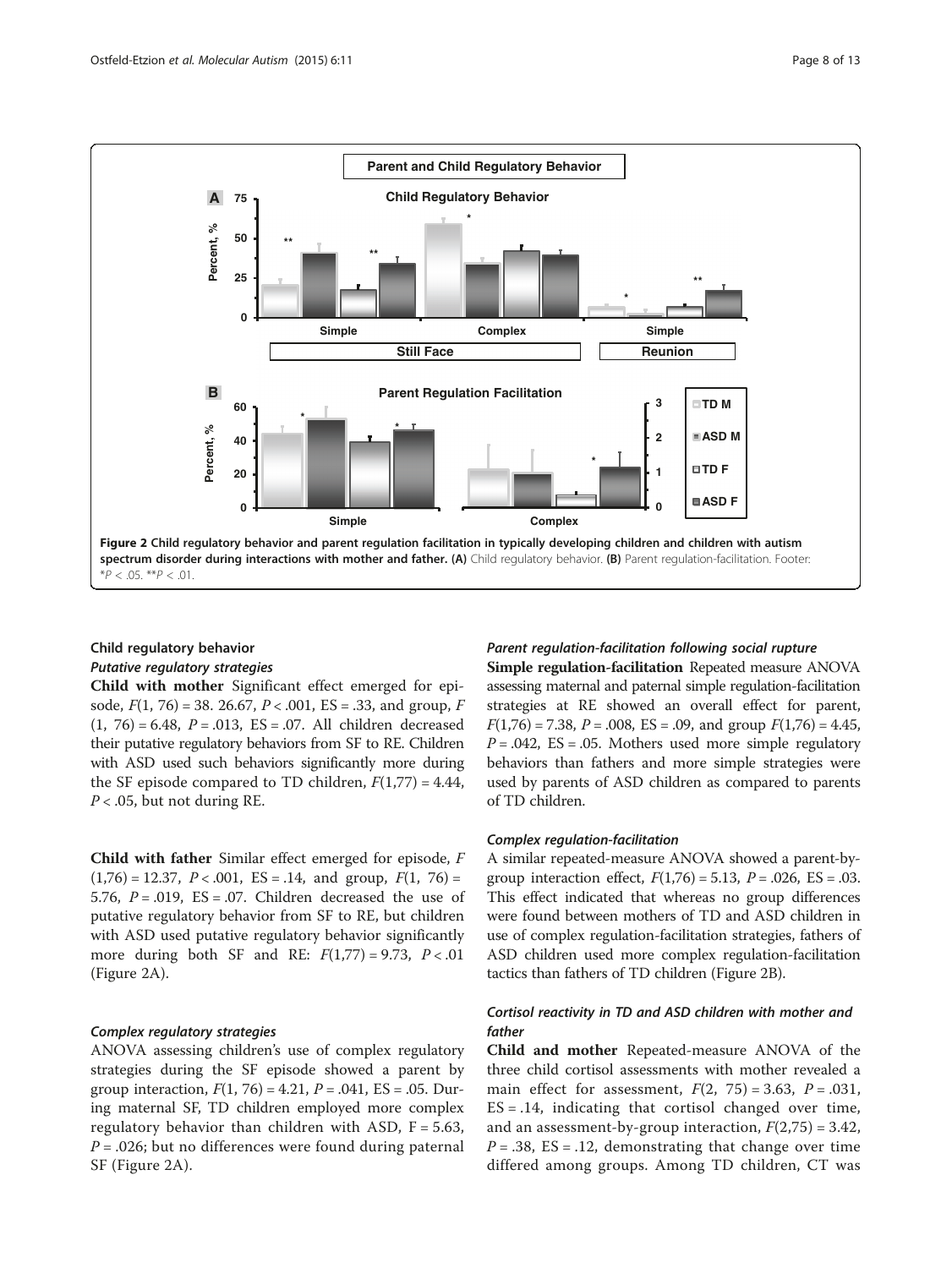high at baseline and declined over time. On the other hand, children with ASD did not show the initial stress response when mother was present and no difference was found in CT levels between the three assessments (Figure 3A). Mothers' cortisol showed decline over time,  $F(2, 75) = 4.33$ ,  $P = .032$ ,  $ES = .11$ , with no group or interaction effect (Figure 3B).

Child with father Repeated-measure ANOVA of child cortisol with father, showed decline over time from initial high levels,  $F(2,73) = 10.10$ ,  $P < .001$ ,  $ES = .29$ , for both groups with no group or interaction effect (Figure 3C). Fathers' cortisol similarly showed decline over assessment, F  $(2,73) = 6.67$ ,  $P = .002$ ,  $ES = .19$ , with no group or interaction effects (Figure 3D). Fathers' CT also declined over time  $F(2, 75) = 4.65$ ,  $P = .027$ ,  $ES = .13$ , with no group or interaction effect. No differences were found between maternal and paternal CT. These findings may suggest that the human stress response reacts to social novelty (strangers entering the house with covered boxes), which declines over time, and that by 3 years of age TD children present the adult profile.

Correlations between parent and child's cortisol Medium to high correlations ( $r = .35$  to .91) were found between each individual's three cortisol assessments. Child baseline cortisol with mother and father showed cross-time stability,  $r = .43$ ,  $P < .001$ . At each cortisol assessment (baseline, reactivity, recover), there were significant correlations between parent and child's cortisol levels, with magnitude of correlations ranging from,  $r = .36$ ,  $P < .01$  to  $r = .62$ ,  $P < .001$ . These correlations point to 'endocrine fit' [[56](#page-12-0)] or 'biological synchrony' [[57](#page-12-0)] between parent and child's hormonal levels.

## Correlations between child factors and parent and child's social and regulatory behavior

Pearson's correlations between child factors - including symptom severity on the ADOS, IQ, and baseline CT with mother and father - with parent and child's regulatory behavior appear in Additional file [2.](#page-11-0) As seen, child symptom severity score correlated with lower IQ. Children with more severe ASD symptoms and with lower IQ tended to use more simple and less complex ER behavior during both SF and RE with mother and father. Child IQ and symptom severity were generally not related to measures of parent regulation-facilitation, apart from a negative correlation between child IQ and maternal simple strategies. Baseline cortisol with mother and father showed mediumlevel correlation but CT was unrelated to parent or child's regulatory behavior. Child simple strategies showed significant correlations between the SF and RE episodes with mother and father, between SF with both parents, but not between RE with the two parents. Child complex strategies showed no stability between episodes or parents, indicating that the use of complex strategies may be more context-bound. The use of simple and complex strategies mainly showed negative correlations, and this probably resulted from our coding scheme that defined each regulatory behavior as either simple or complex. Finally, mothers' and fathers' simple and complex regulationfacilitation strategies were unrelated.

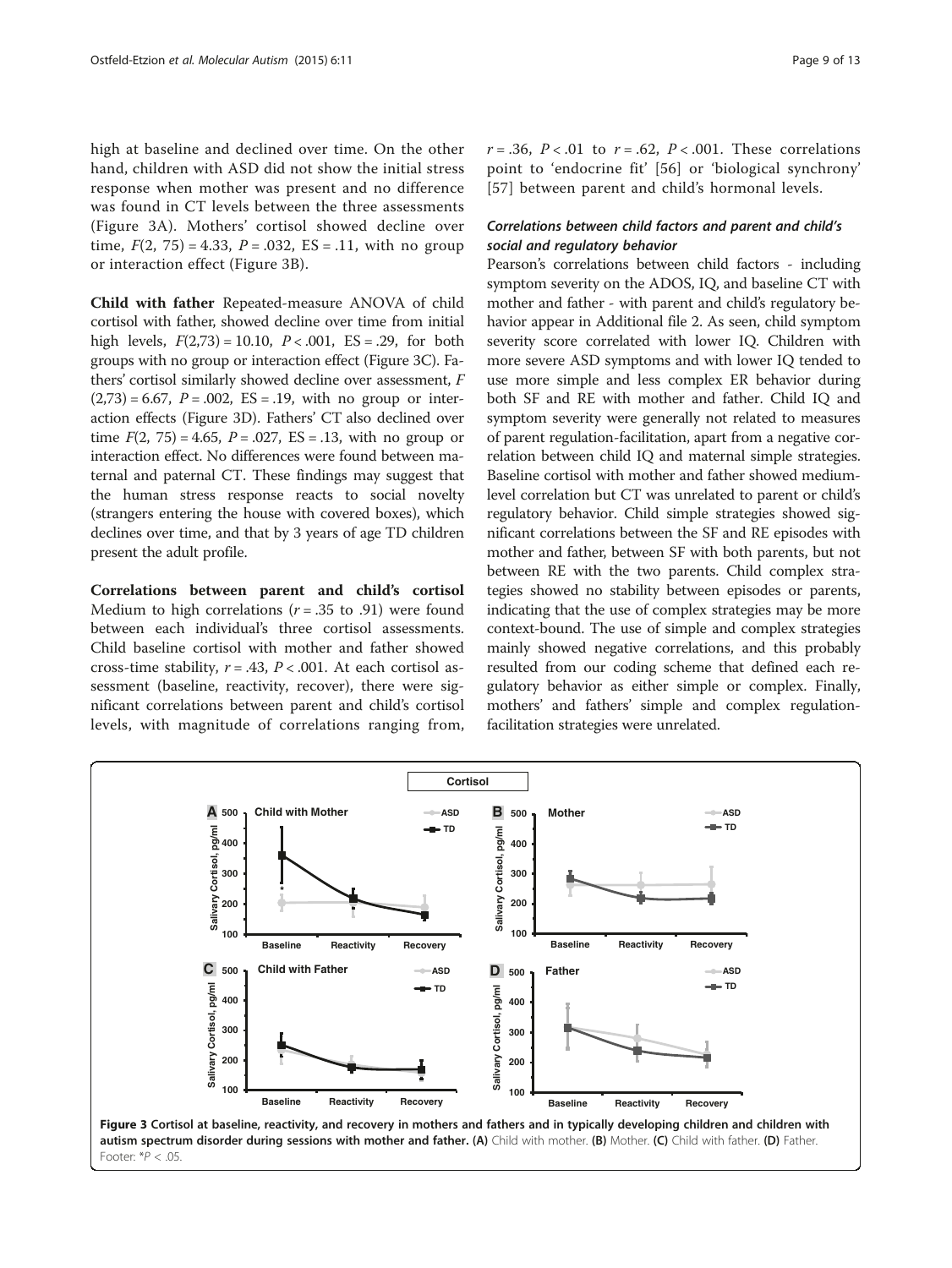#### **Discussion**

Results of the current study - the first to test socialregulatory and neuroendocrine patterns in preschoolers with ASD during interactions with mother and father describe the behavioral response of preschoolers to moments of parental availability, the parent's regulationfacilitation tactics following social rupture, and the neuroendocrine stress response of TD and ASD children to this social setting. Overall, our findings provide compelling evidence for the abilities of children with ASD to form social expectations and repair moments of social rupture. We found that children with ASD and TD children show remarkably similar social-emotional response to moments of maternal and paternal unavailability. All children exhibited increase in negative affect and withdrawal during the SF, which was repaired at reunion. Similarly, all children showed decline in positive affect during SF with mother, not with father, possibly owing to the more object-focused play of fathers [\[58\]](#page-12-0). Thus, despite measurable difficulties in reading facial expressions and understanding complex social situations [[59](#page-12-0)], children with ASD appear to be as sensitive as their peers to parental disengagement, indicating that such moments violate their expectations of the parental ongoing support and attesting to the internalization of social rules of conduct during interaction with their parents. Furthermore, children in both groups increased their attempts to establish eye contact with the unavailable parent, pointing to their sense of social agency. Such findings are not trivial in the case of young children with ASD in light of their well-known impairments in initiating and maintaining joint attention and mutual gaze [\[60\]](#page-12-0), and underscore the importance of the parent-child context for such children. Our findings are consistent with attachment research, similarly measured on the basis of children's response to parental absence and return, which found the same prevalence of secure attachment in children with high functioning ASD to sensitive mothers. Thus, results of the FTFSF and strange situation paradigms converge in suggesting that young children with ASD form internalization of the parental ongoing support, the secure-base from which social-emotional growth emanates.

On the other hand, with regard to the child's use of ER behavior, we found differences between TD and ASD preschoolers. Children with ASD showed more simple and less complex ER strategies during both maternal and paternal SF. Children's ER capacities develop with age, and by the preschool years, children already possess a broad repertoire for regulating specific emotions [\[61](#page-12-0)]. Whereas infants use simple self-soothing behavior, including thumb sucking or simple disengagement tactics such as gaze aversion, toddlers and preschoolers can use more sophisticated strategies, such as exploratory play, symbolization, or focused attention, to regulate negative emotions [\[11](#page-11-0)]. With the development of increasingly sophisticated regulatory skills, children learn to regulate their emotions and actions more effectively in everyday contexts [[62\]](#page-12-0). Our findings indicate that children with ASD use strategies typical of younger ages and are less inclined to engage in ageappropriate tactics and these findings are consistent with studies of ER behavior in preschoolers with ASD in child-alone situations [\[17\]](#page-11-0). One possible interpretation is that moments of parental unavailability are more anxiety-provoking to children with ASD and they are less able to divert from the unavailable parent, as seen by the finding that during the SF episode children with ASD looked more at the unresponsive parent. Such hypothesis is consistent with our finding that although children with ASD used more putative regulatory behavior during the SF episode, such behaviors dramatically decreased when the parent returned. During reunion, there were no group differences in the use of simple strategies, possibly due to the great scaffolding efforts parents of children with ASD use to help their children regulate stress [[63\]](#page-12-0).

Mothers and fathers of both TD children and children with ASD were well-aware of the child's distress during social rupture and employed high levels (>40% of time) of simple regulation-facilitation tactics at reunion, including physical proximity, touch, and attempts to divert the child's attention from the previous rupture. Parents of children with ASD were particularly sensitive to their child's difficulties and employed even greater amounts of such simple, physical, and immediate regulation-facilitation behaviors. In addition, the use of complex strategies involving cognitive reframing and emotional reflection was employed by mothers and fathers of children with ASD to a greater extent than fathers (not mothers) of TD children. These data underscore the great effort both mothers and fathers of children with ASD recruit to sensitively buffer their children's social stress, regulating social rupture through both elevated levels of simple strategies that are typically observed in younger children alongside comparable (to moms) and higher (than dads) levels of complex strategies. An alternative explanation to the increased use of simple strategies by parents of children with ASD may relate to the Broad Autism Phenotype theory [[64](#page-12-0)]. According to this perspective, relatives of children with ASD, even those without a formal diagnosis, may share some traits of the autism phenotype. One such characteristic may be difficulty in using complex ER behavior and a tendency to use simpler strategies, and this may be observed in both parent and child. In general, our findings are consistent with research showing increased regulationfacilitation effort among mothers of children with ASD [[22](#page-11-0)] and the use of simple, immediate strategies to achieve regulatory goals [\[17](#page-11-0)]. Since ours is among the first studies to compare fathers' regulation-facilitation behavior in TD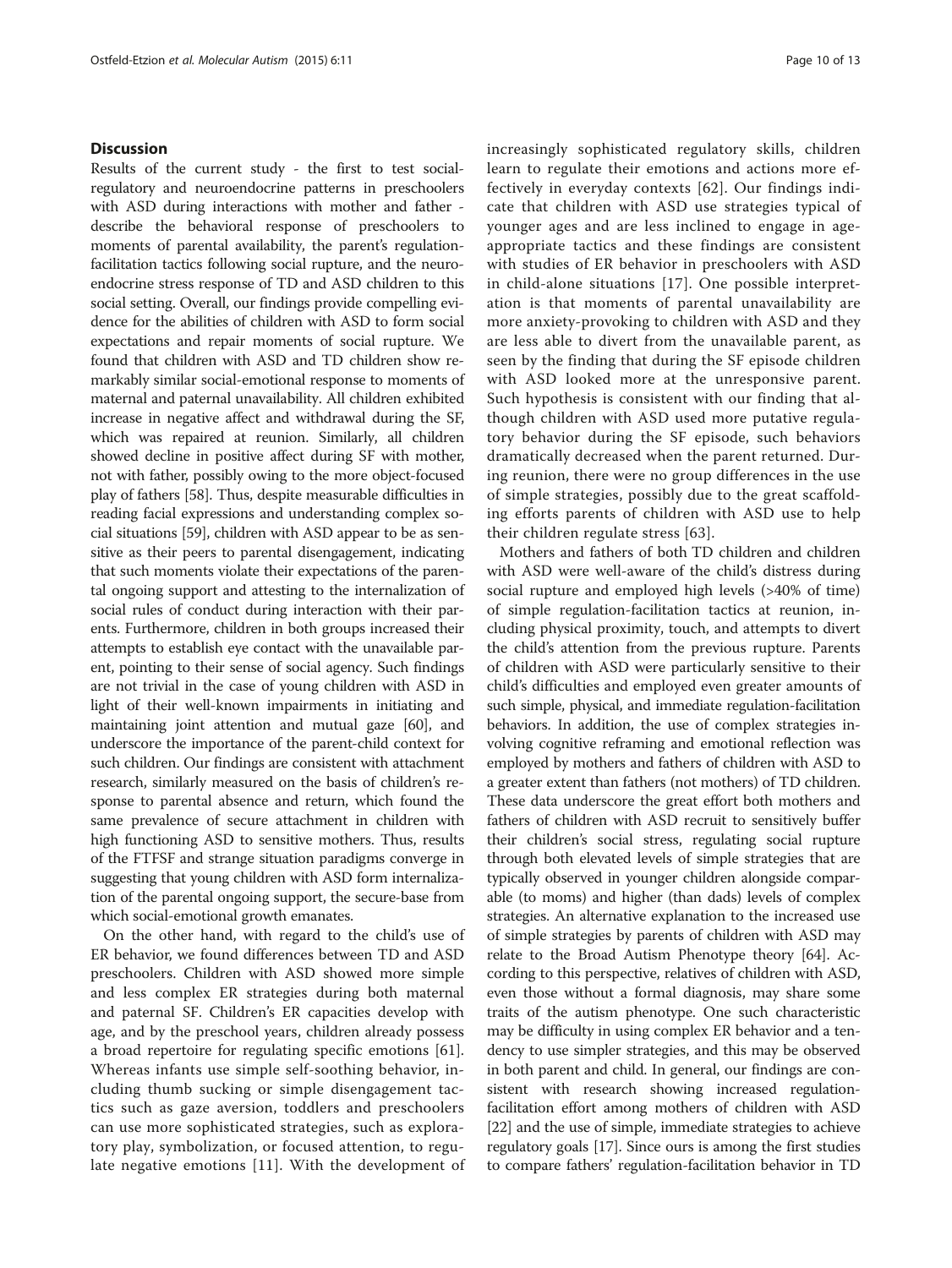and ASD children, the findings that fathers of children with ASD showed high levels of both simple and complex regulation-facilitation tactics, which were comparable to those of mothers, highlight their sensitivity to the child's ongoing regulatory needs and emphasize the importance of including fathers in intervention efforts in this population [\[65\]](#page-12-0).

Results regarding the child's neuroendocrine patterns revealed an intriguing picture. Among TD children with mother and father and children with ASD with father, an initial stress response to social novelty was observed, which was down-regulated as the visit progressed. It appears that at this age the FTFSF in of itself does not elicit an HPA stress response, and possibly, after the first months of life the stress system learns to adjust to momentary parental 'failures' and can auto-regulate such daily social stress. However, among children with ASD during interaction with mother, no initial stress response was observed and cortisol levels were blunted throughout the visit. It has been shown that following an early sensitive period when neonatal rodents' HPA response is blunted, there is a transitional period when the typical HPA response exists but is suppressed by maternal presence. This stage gives way to the mature profile when mothers no longer regulate infant CORT, enabling transition to the outside world and response to its dangers. Our findings similarly show that the typical cortisol response in children with ASD exists (with father) but is suppressed by maternal presence, as observed during the transition period before the mature self-regulated HPA function develops in rodents. These findings may suggest that one mechanism in the pathophysiology of ASD may relate to abnormal extension of the HPA sensitive period, with mothers exerting social buffering effect for much longer periods and the system not maturing to its full adult profile for extended intervals. This may point to the involvement of GABAergic processes, which control the initiation and termination of critical periods in ASD but this hypothesis requires much further research.

Importantly, several behavioral findings similarly point to a more 'typical' response with father and a more ASD-specific profile with mother. For instance, patterns of social gaze and positive affect during the FP, SF, and RE showed no group differences with father and more group differences with mother. In addition, children with ASD displayed less complex regulatory strategies during mother-child sessions but exhibited comparable levels to those of TD children during sessions with father. Finally, fathers of children with ASD used more complex regulation facilitation tactics than fathers of TD children. Possibly, fathers demand more from their ASD child compared to mothers and in the father's presence children function at a higher developmental level. These findings again emphasize the need to further understand

the effects of supportive fathering in this population and underscore the importance of including fathers in intervention efforts for children with ASD.

The lack of change in ASD children's cortisol response during mother-child sessions parallels the behavioral results for mothers' positive affect. Whereas mothers of TD children expressed little positive affect during free play and increased positive expressions after rupture, mothers of children with ASD engaged in higher levels of positive affect initially and maintained similar levels of positive emotionality at reunion, anticipating both their child's difficulty in regulating maternal disengagement and their need for sameness in emotional atmosphere. These findings highlight the great investment and burden placed on mothers of children with ASD, who must provide external-regulatory support to their child's emotion-regulatory and physiological stress response long after the typical sensitive period by means of careful online adaptation to social cues and the maintenance of sameness in emotionality. These findings are also the first, to our knowledge, to demonstrate that similar assessment with mother and father revealed a different profile; one similar to TD, the other unique to ASD. Such findings emphasize the importance of testing physiological and behavioral outcomes in this population with both parents, as assessment with mother only would not have revealed that children with ASD can exhibit the typical neuroendocrine repertoire.

Biological synchrony - correlations between parent's and child's cortisol response - was found in TD and ASD children with both mothers and fathers. These findings demonstrate, for the first time, biological synchrony between cortisol levels in children with ASD with both parents and is consistent with our biobehavioral synchrony model [[57,66\]](#page-12-0), which describes the online co-regulation of social and physiological processes during moments of social contact within affiliative bonds. These results demonstrate that the HPA system of children with ASD is open to the ongoing influences of the attachment figure, similar to that observed in prior research for TD infants [[28\]](#page-12-0) and children [[45,53](#page-12-0)]. The inter-correlation matrix shows associations between the child's symptom severity and less mature ER tactics, that is, with more simple and less complex ER behavior during both SF and RE with mother and father. These findings indicate that although ER difficulties are not considered a diagnostic criterion for ASD, difficulties in ER are highly prevalent in this group and ER problems increase in more symptomatic children. These findings also lend support to the current study paradigm and coding scheme and demonstrate that our measures capture a meaningful aspect of the child's psychopathology and its severity.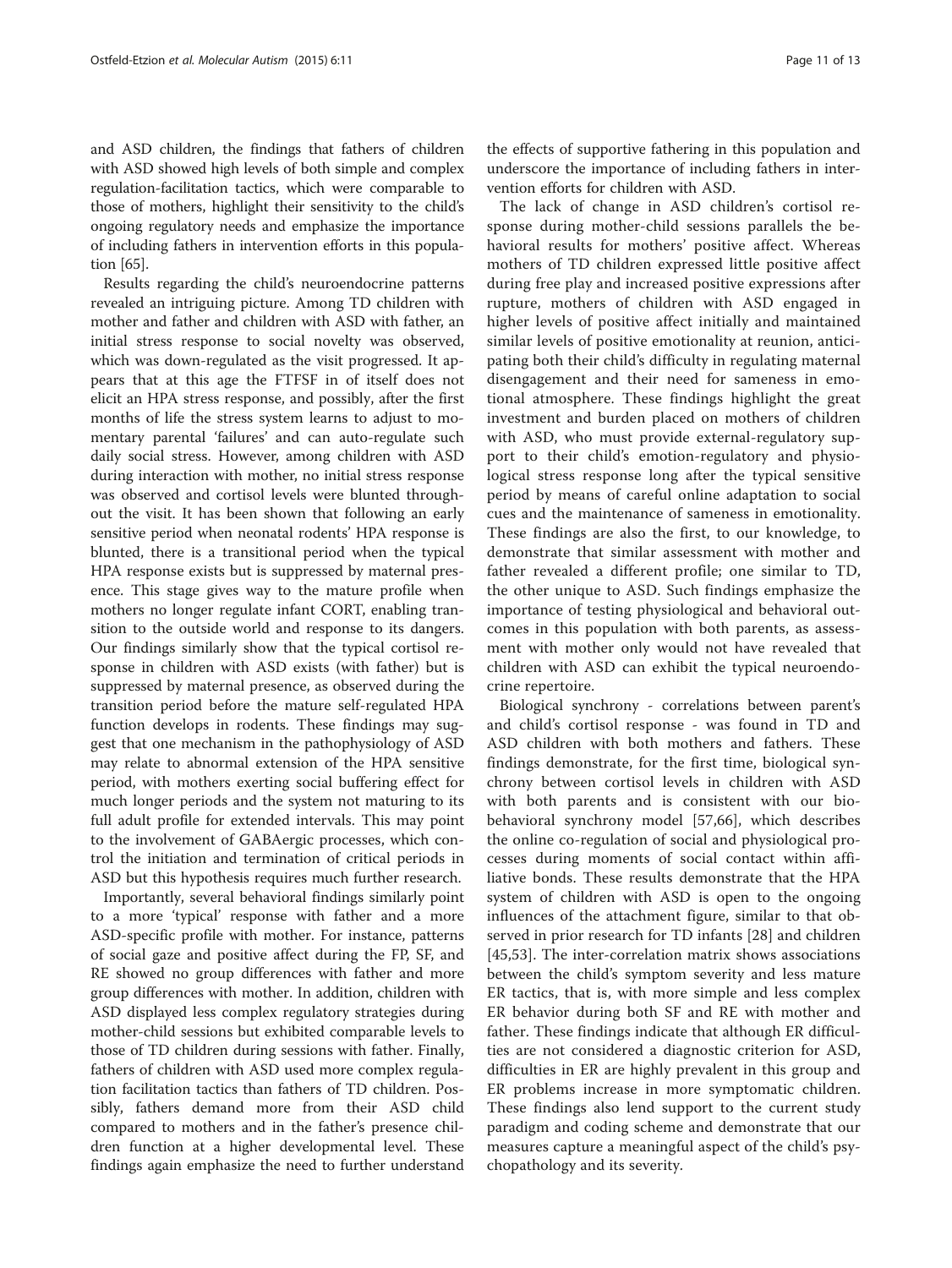#### <span id="page-11-0"></span>Conclusions

Limitations of the study primarily relate to the lack of longitudinal data, which could have shed further light on how individual differences in children's response to social rupture and repair shape their later social-regulatory competencies. It is also important to remember that cortisol levels show wide individual variability and results regarding CT should be interpreted with caution. Assessing other neuroendocrine systems and brain patterns could have contributed to a more comprehensive understanding. Our findings have important implications for intervention by highlighting the role of fathers in ASD and underscore the importance of constructing interventions that target ER skills and utilize the parent-child context to enhance regulatory capacities. Such interventions may help children with ASD acquire more complex, language-based mechanisms to regulate moments of social distress, and enable them to transfer the online biological and behavioral synchrony formed with mother and father to other members of their social world.

## Additional files

[Additional file 1:](http://www.molecularautism.com/content/supplementary/s13229-015-0007-2-s1.docx) Word file detailing the coding scheme. Coding of child emotional reactivity and emotion regulation and parent regulation facilitation behaviors during the free play, still face and reunion paradigms.

[Additional file 2: Table S1.](http://www.molecularautism.com/content/supplementary/s13229-015-0007-2-s2.pdf) Correlations among child factor and child and parent's regulatory behavior.

#### Abbreviations

ADOS: Autism Diagnostic Observation Schedule; ANOVA: analysis of variance; ASD: autism spectrum disorder; CAST: Childhood Autism Spectrum Test; CT: cortisol; ER: emotion regulation; FP: free play; FTFSF: face-to-face-still-face (paradigm) including three parts; HPA: hypothalamic-pituitary-adrenal (axis); MANOVA: multivariate analysis of variance; RE: reunion; SF: still face; TD: typically developing (children).

#### Competing interests

The authors declare that they have no competing interests.

#### Authors' contributions

SOE helped plan the study, participated in data collection, and wrote the manuscript. OG planned the study, supervised data collection, and helped revise the manuscript. YHG helped plan the study and participated in data collection. OZS planed and analyzed hormonal measures. RF designed the study, built, and validated study paradigms and coding scheme, supervised data collection, analyzed the data, and wrote the manuscript. All authors read and approved the final manuscript.

#### Acknowledgements

The study was supported by the Association for Children at Risk, Israel This study was funded by The Association for Children at Risk, Israel. We thank Prof. Nathaniel Laor for his ongoing support of the study. Research at Prof. Feldman's lab is supported by the Israeli Science Foundation, by a NARSAD independent investigator, by the German-Israeli Foundation (#1114-101.4/2010), the US-Israel Bi-National Foundation (#2011349), the Irving B. Harris Foundation, the Simms-Mann Foundation, and the I-CORE Program of the Planning and Budgeting Committee and The Israel Science Foundation (grant No. 51/11).

#### Author details

<sup>1</sup>Department of Psychology, Bar-Ilan University, Ramat-Gan, Israel. <sup>2</sup>The Association for Children at Risk, Tel-Aviv, Israel. <sup>3</sup>The Gonda Brain Research Center, Bar-Ilan University, Ramat-Gan, Israel.

#### Received: 14 September 2014 Accepted: 3 February 2015 Published online: 06 March 2015

#### References

- 1. Tronick EZ. Emotions and emotional communication in infants. Am Psychol. 1989;44:112–9.
- 2. Stern DN. The motherhood constellation: a unified view of parent–infant psychotherapy. New York: Basoc Books; 1995.
- 3. Feldman R. On the origins of background emotions: from affect synchrony to symbolic expression. Emotion. 2007;7:601–11.
- 4. Feldman R. Parent-infant synchrony and the construction of shared timing; physiological precursors, developmental outcomes, and risk conditions. J Child Psychol Psychiatry. 2007;48:329–54.
- 5. Kochanska G, Aksan N, Knaack A, Rhines HM. Maternal parenting and children's conscience: early security as moderator. Child Dev. 2004;75:1229–42.
- 6. Pavarini G, Hollanda Souza D, Hawk CK. Parental practices and theory of mind development. J Child Fam Stud. 2012;22:844–53.
- 7. Adamson LB, Frick JE. The still face: a history of a shared experimental paradigm. Infancy. 2003;4:451–73.
- 8. Mesman J, van IJzendoorn MH, Bakermans-Kranenburg MJ. The many faces of the still-face paradigm: a review and meta-analysis. Dev Rev. 2009;29:120–62.
- 9. Mayes LC, Carter AS. Emerging social regulatory capacities as seen in the still-face situation. Child Dev. 1990;61:754–63.
- 10. Moore GA, Calkins SD. Infants' vagal regulation in the still-face paradigm is related to dyadic coordination of mother-infant interaction. Dev Psychol. 2004;40:1068–80.
- 11. Feldman R, Dollberg D, Nadam R. The expression and regulation of anger in toddlers: relations to maternal behavior and mental representations. Infant Behav Dev. 2011;34:310–20.
- 12. Sigman MD, Kasari C, Kwon JH, Yirmiya N. Responses to the negative emotions of others by autistic, mentally retarded, and normal children. Child Dev. 1992;63:796–807.
- 13. Capps L, Yirmiya N, Sigman M. Understanding of simple and complex emotions in non-retarded children with autism. J Child Psychol Psychiatry. 1992;33:1169–82.
- 14. Capps L, Sigman M, Yirmiya N. Self-competence and emotional understanding in high-functioning children with autism. Dev Psychopathol. 1995;7:137–49.
- 15. Mazefsky CA, Pelphrey KA, Dahl RE. The need for a broader approach to emotion regulation research in autism. Child Dev Perspect. 2012;6:92–7.
- 16. Jahromi LB, Meek SE, Ober-Reynolds S. Emotion regulation in the context of frustration in children with high functioning autism and their typical peers. J Child Psychol Psychiatry. 2012;53:1250–8.
- 17. Konstantareas MM, Stewart K. Affect regulation and temperament in children with Autism Spectrum Disorder. J Autism Dev Disord. 2006;36:143–54.
- 18. Kasari C, Sigman M, Mundy P, Yirmiya N. Affective sharing in the context of joint attention interactions of normal, autistic, and mentally retarded children. J Autism Dev Disord. 1990;20:87–100.
- 19. Feldman R, Golan O, Hirschler-Guttenberg Y, Ostfeld-Etzion S, Zagoory-Sharon O. Parent–child interaction and oxytocin production in preschoolers with autism spectrum disorder. Br J Psychiatry. 2014;205:107–12.
- 20. Baron-Cohen S. Mindblindness: an essay on autism and theory of mind. MIT Press; 1997:171.
- 21. Field T, Sanders C, Nadel J. Children with autism display more social behaviors after repeated imitation sessions. Autism. 2001;5:317–23.
- 22. Gulsrud AC, Jahromi LB, Kasari C. The co-regulation of emotions between mothers and their children with autism. J Autism Dev Disord. 2010;40:227–37.
- 23. Flippin M, Crais ER. The need for more effective father involvement in early autism intervention: a systematic review and recommendations. J Early Interv. 2011;33:24–50.
- 24. Ihrig K, Wolchik SA. Peer versus adult models and autistic children's learning: acquisition, generalization, and maintenance. J Autism Dev Disord. 1988;18:67–79.
- 25. Konstantareas MM, Mandel L, Homatidis S. The language patterns mothers and fathers employ with their autistic boys and girls. Appl Psycholinguist. 2008;9:403.